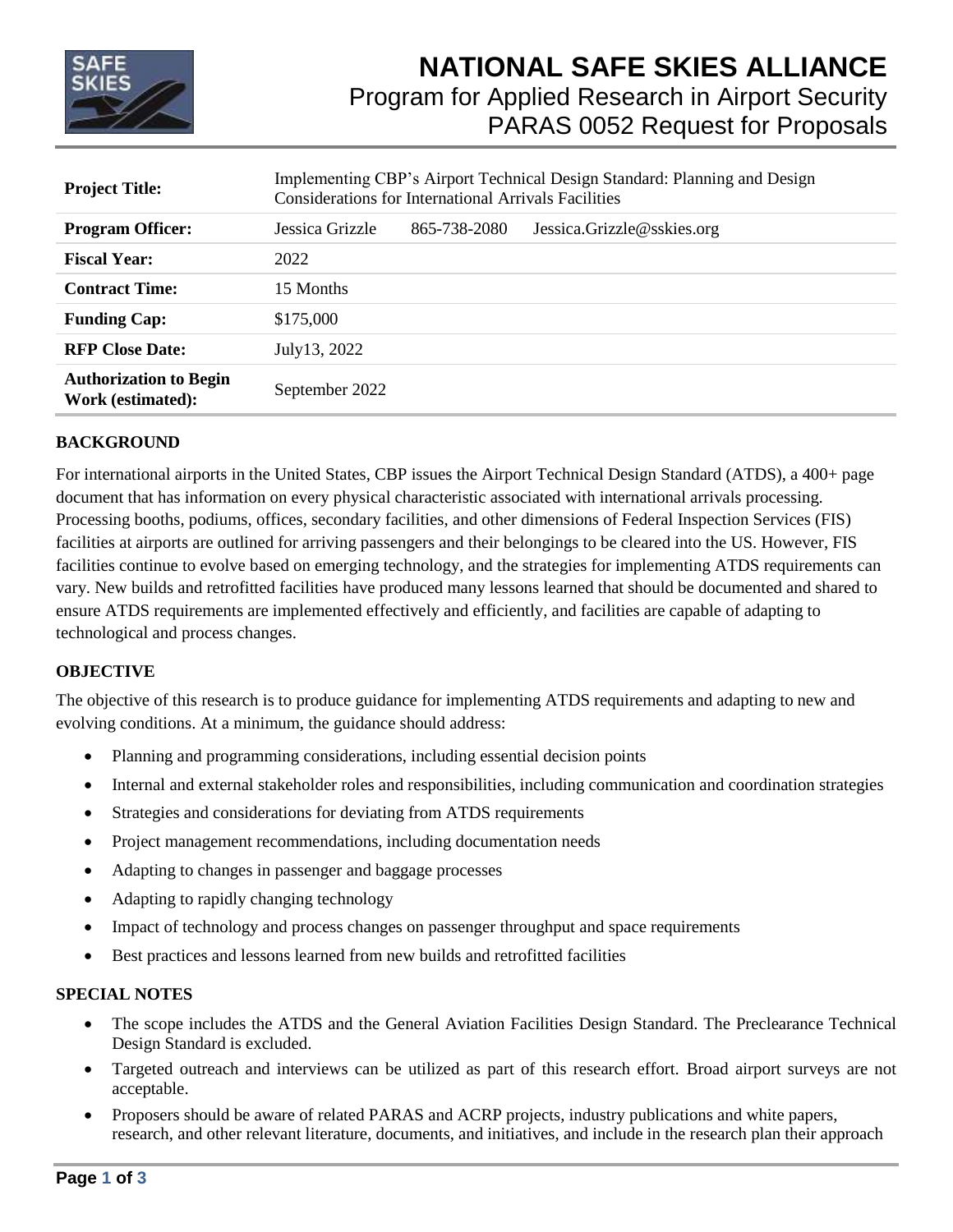for considering these research efforts. The following documents should be included, at a minimum:

- ‒ PARAS 0002 Companion Design Guide to US Customs and Border Protection's Airport Technical Design Standard
- ‒ PARAS 0003 Enhancing Communication and Collaboration Among Airport Stakeholders
- ‒ ACRP 229 Airport Collaborative Decision Making (ACDM) to Manage Adverse Conditions
- ‒ ACRP 25 Airport Passenger Terminal Planning and Design
- ACRP Webresource 2 Airport Passenger Terminal Design Library
- Proposers are encouraged to ask questions regarding proposed scope and project panel intent. Questions should be directed to **Jessica Grizzle**, PARAS Program Manager.

# **RESEARCH PLAN**

PARAS is seeking the insights of proposers on how best to achieve the research objective, and is asking proposers to develop and include a detailed research plan. Proposers are expected to describe research plans that can realistically be accomplished within the constraints of available funds and contract time. Proposals must present the proposers' current thinking in sufficient detail to demonstrate their understanding of the issues and the soundness of their approach to meeting the research objective. The work proposed must be divided into tasks, and work for each task must be described in detail.

# **DELIVERABLES**

The research plan should include the following interim deliverables for PARAS approval, at a minimum:

- 1. Amplified work plan
- 2. Literature review
- 3. Interim report that describes work performed in the early tasks, research results to date, an annotated outline of the anticipated final deliverable, and an updated work plan for remaining tasks
- 4. Draft final deliverable

Additionally, the research plan should build in appropriate checkpoints with the PARAS panel, including at a minimum:

- Kick-off teleconference meeting to be held within 1 month of the contract effective date
- One face-to-face interim deliverable review meeting
- Web-enabled teleconferences tied to the panel review and PARAS approval of other interim deliverables as deemed appropriate

The final deliverables will include the proposed guidance document and a Microsoft PowerPoint presentation that summarizes the project results, which will be used in presentations to the industry.

*Note: The contract time includes 1 week for PARAS review of the amplified work plan, 2 weeks for PARAS review of the interim report, 1 month for PARAS review and comment of the draft final deliverables, and 1 month for contractor preparation of the final deliverables. For budgeting purposes, proposers should assume that PARAS will provide access to web-enabled teleconference services. Proposers should assume that the face-to-face interim deliverable review meeting will be held in the Washington, DC area.*

### **PROPOSAL**

The essential features required in a proposal for research are detailed in the current document entitled *[Guidance for](https://www.sskies.org/paras/program-materials/) Preparing [Proposals.](https://www.sskies.org/paras/program-materials/)* Proposals must be prepared according to this document, and attention is directed specifically to Section V for mandatory requirements. **Proposals that do not conform to the mandatory requirements will be rejected.**